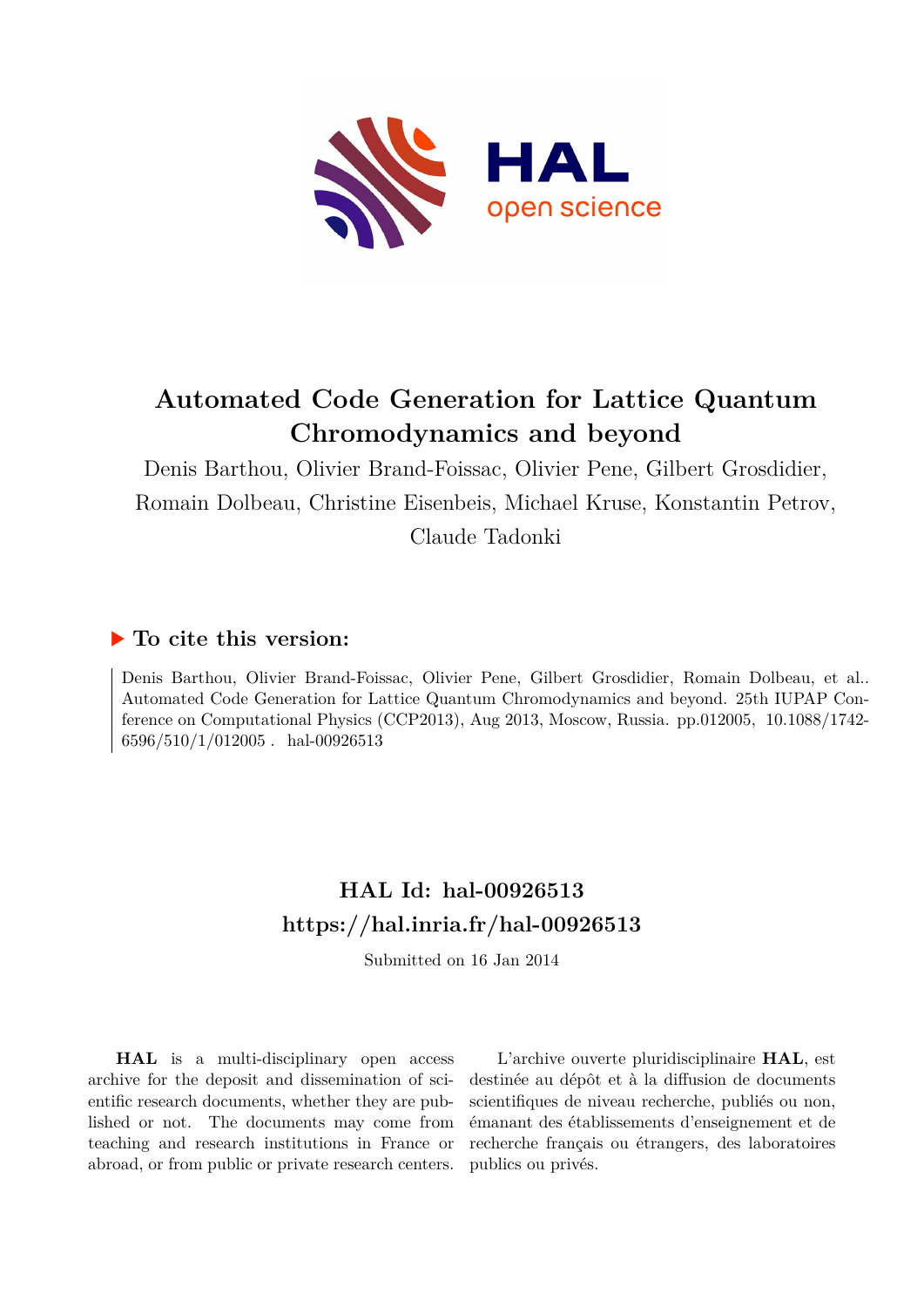# Automated Code Generation for Lattice Quantum Chromodynamics and beyond

#### Denis Barthou

University of Bordeaux LaBRI / INRIA Bordeaux Sud-Ouest

E-mail: firstname.lastname@inria.fr

#### Olivier Brand-Foissac, Olivier Pène

University of Paris Sud Laboratory of Theoretical Physics

E-mail: firstname.lastname@th.u-psud.fr

#### Gilbert Grosdidier

University of Paris Sud Laboratoire de l'Accelerateur Lineaire

E-mail: firstname.lastname@cern.ch

#### Romain Dolbeau

CAPS Entreprise Rennes, France E-mail: firstname.lastname@caps-entreprise.com

Christina Eisenbeis, Michael Kruse, Konstantin Petrov (speaker) INRIA Saclay, France

E-mail: firstname.lastname@inria.fr

#### Claude Tadonki

Mines ParisTech Fontainebleau, France

E-mail: firstname.name@mines.paristech.fr

Abstract. We present here our ongoing work on a Domain Specific Language which aims to simplify Monte-Carlo simulations and measurements in the domain of Lattice Quantum Chromodynamics. The tool-chain, called Qiral, is used to produce high-performance OpenMP C code from LaTeX sources. We discuss conceptual issues and details of implementation and optimization. The comparison of the performance of the generated code to the well-established simulation software is also made.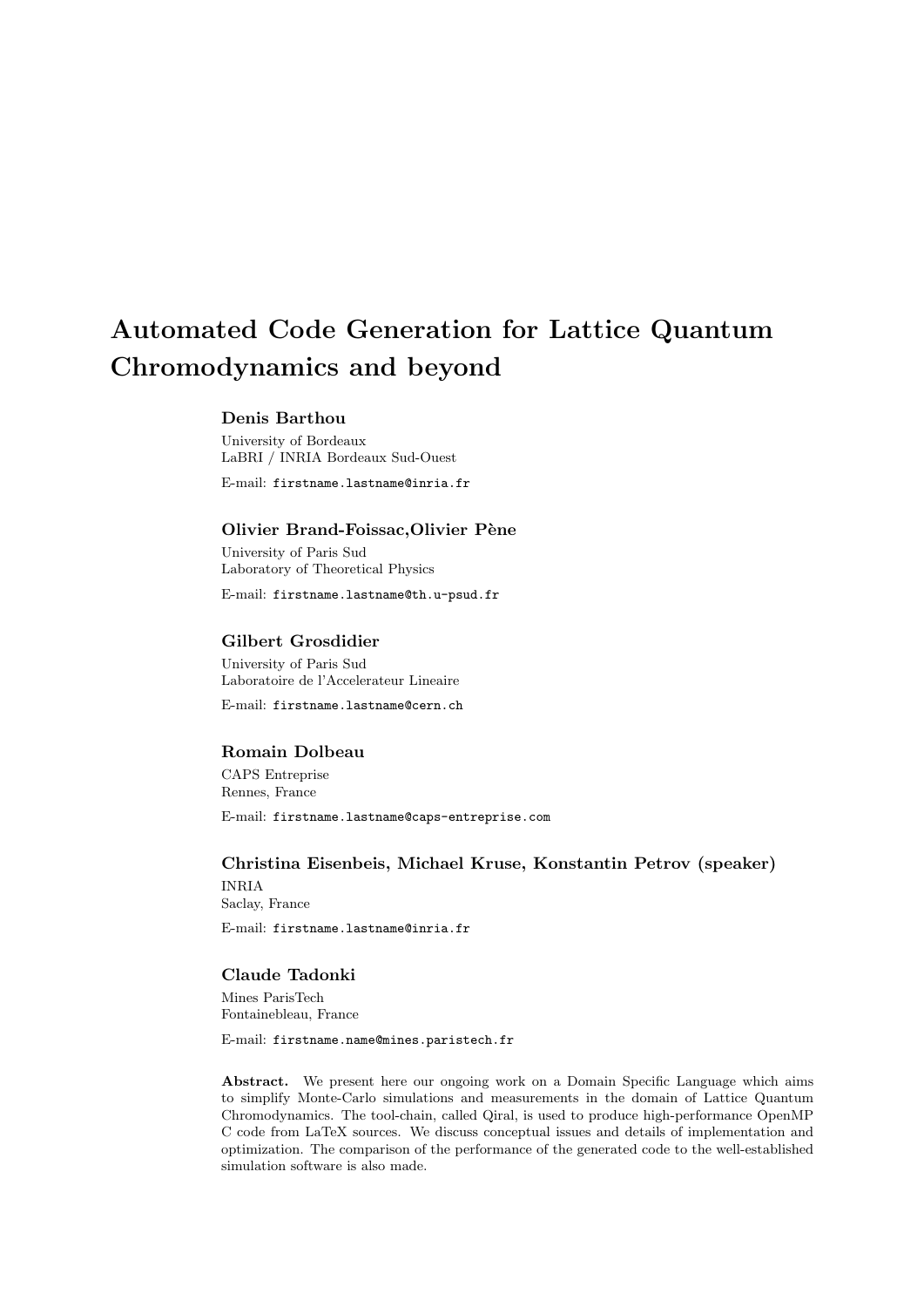#### 1. Introduction

Quantum Chromodynamics (QCD) is a fundamental theory within Standard Model used to describe strong intercations inside a nuclei. As the coupling constant for this force is large, the perturbation theory cannot be used in most cases. Instead, a number of non-perturbative methods have been developed, with the most prominent of them being Lattice QCD (LQCD). It is formulated in discrete space-time, with the matter fields residing on sites and the interaction fields (gluons) live on links. This setup allows us to simulate it on a computer by means of Monte-Carlo simulations. Such analysis already provided many insights into the nature of strong interactions and delivered a number of precise results to confront experimental data. With the arrival of teraflop installations, LQCD is now regarded as the most reliable method of solving QCD, as the simulations can be systematically improved. It has also been extended to help solve theories other than QCD.

The most time-consuming part of these simulations is the frequent inversion of an immense matrix (Hopping Matrix), which encodes interactions within the simulated system. To do this efficiently, thousands of people over the globe are working for years, inventing new methods for the inversion. At the same time, new Lagrangians appear, which, while preserving physical properties, have different mathematical ones which are supposed to make Monte-Carlo simulations faster and more reliable.

The Hopping Matrix is actually a representation of a tensor called Wilson-Dirac operator. The matrix is always sparse and structured, so the iterative methods are definitely considered. Therefore, the procedure of the application of this operator, resulting in a vector-matrix product, appears as a critical computation kernel that should be optimized as much as possible. Due to the size of the matrix, it has to be recalculated on every iteration. Therefore, in the simplest case, evaluating the Wilson-Dirac operator involves each node and 8 neighbors. Such configuration is really hindering in terms of computation, as memory access is very far from sequential and standard methods fail miserably. For current and future generation of supercomputers the hierarchical memory structure makes it next to impossible for a physicist to write an efficient code.

But even for computer scientists, the rapid change in parallel architectures makes the design of an optimized LQCD simulation a real challenge. This requires to design, select and combine iterative methods and preconditioners adapted to the problem and the target architecture, to optimize data layout and organize parallelism between nodes, cores, accelerators and SIMD units. In order to harness all resources of the hardware, orchestrating the work on many cores and accelerators, using different levels of parallelism, complex memory hierarchies and interconnect networks takes a large part of the tuning time, often at the expense of the exploration of new algorithms/preconditioners. Indeed, testing new methods can only be achieved with large enough data sets, requiring efficient parallel codes. Several codes and libraries have been designed for Lattice QCD and many works have been published on code optimization for Lattice QCD, among them the studies on Blue Gene/Q [4], Intel Xeon Phi [6] or clusters of GPUs [5]. They offer some degree of flexibility, but usually only focus at a small subset of existing architectures. However, designing new iterative methods, combining existing ones, changing data layout within these frameworks and tools is difficult and requires a significant code rewriting effort. This clearly hinders the adaptation of code to the new parallel machines, limiting performance and the expected scientific results.

This paper proposes a domain-specific language (DSL), QIRAL, for the description of Lattice QCD simulations, and its compiler to generate parallel code. A DSL can help to separate the high level aspects of the simulation from machine-dependent issues. The contribution of QIRAL is to address this twofold challenge:

• Propose to physicists a domain-specific language expressive enough to enable the description of different models and algorithms, and more importantly, expressive enough to enable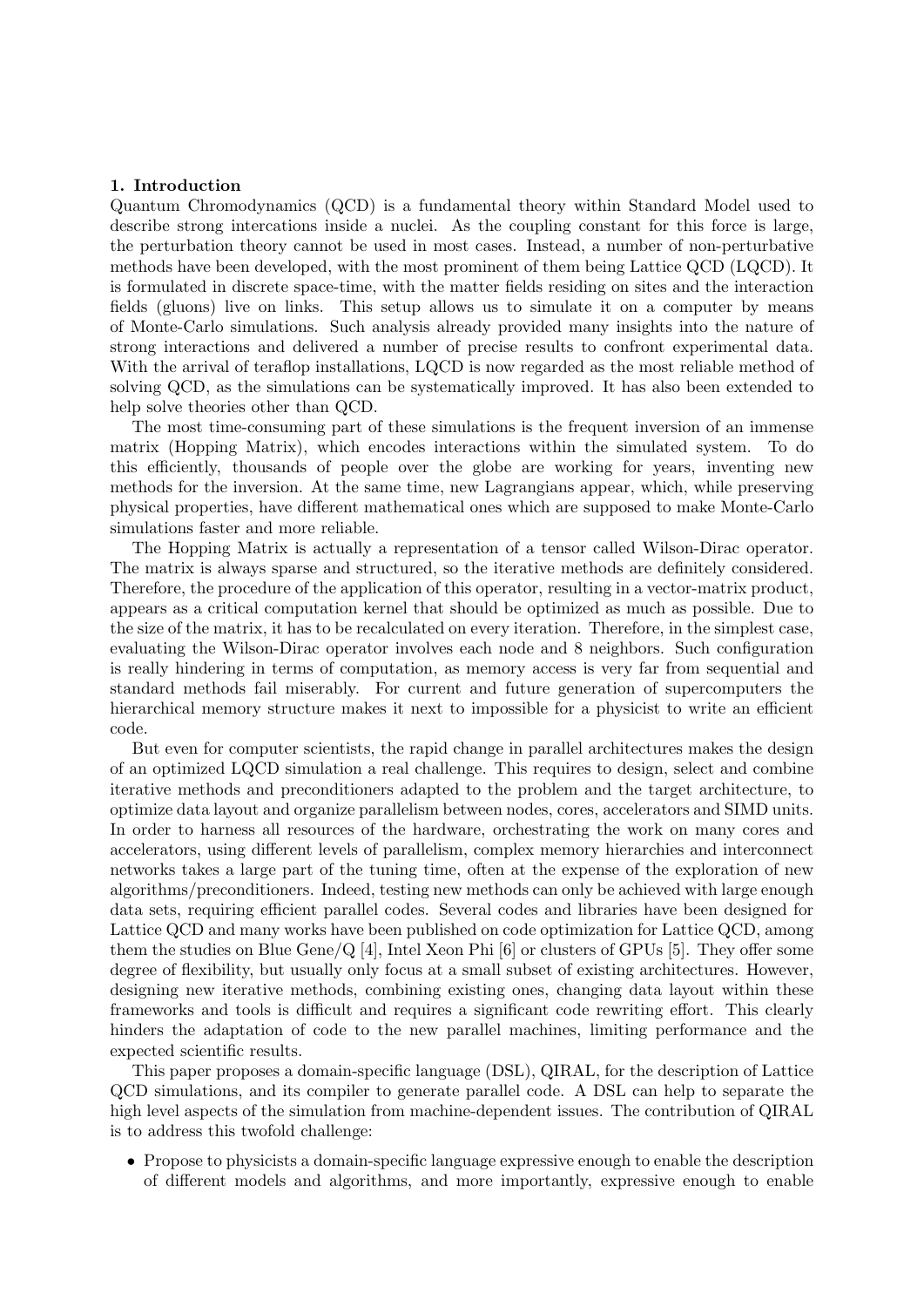algorithmic exploration by composing different algorithms and preconditioners as well as the design of new algorithms.

• Generate from this description efficient codes for parallel machines. Explicit parallelism and data layout are automatically generated and can be guided by the user. The code generated by QIRAL targets shared memory parallel machines, corresponding to one node of larger Lattice QCD simulations. This code uses OpenMP and a library for efficient SIMD operations.

With a higher level description of the Lattice QCD formulation we achieve multiple goals. It becomes easier to try new algorithmic ideas, the high level code is easier to maintain and develop. This makes numerical simulation accessible to a large number of users, not necessarily high performance computing experts. We show on several architectures, from Nehalem-EX with 128 cores to the Xeon Phi accelerator that the code generated with QIRAL competes in terms of parallel efficiency and performance with tmLQCD, while QIRAL provides an easier framework for the writing of algorithms and the adaptation to new architectures.

This paper is organized as follows: first we describe the DSL in Section 2, describe the highlevel compiler in Section 3. Then the optimizations for locality, parallelism and SIMDization are presented in Section 4. Benchmarks, comparing with tmLQCD and describing strong scalability are shown in Section 5.

The whole project, under the name PetaQCD [1], was partly funded by a grant from ANR, through the program COSINUS-2008, from 2009 up to 2011.

#### 2. The QIRAL Domain-Specific Language

As one of the purposes of the QIRAL DSL is to give scientists a familiar tool to describe the problem in scope, it makes sense to take an existing system of symbolic notation as the basic language. There are two such systems in most disciplines, LAT<sub>EX</sub> and Mathematica. While we are not attached to a particular one, we chose to use LAT<sub>EX</sub>-like syntax where certain additional macros have been defined. Therefore the QIRAL description can be processed either using the QIRAL compiler to produce program source code or alternatively, by the LATEX typesetter to produce its documentation. This means we revive the principle of literate programming coined by Donald Knuth [7]. For instance, the algorithm in Figure 3 is a QIRAL program included into this document as processed by LATEX. The description of the language given in the following complements a description previously presented by the authors [2].

QIRAL is a language for describing linear algebra objects and operations, with a specialization in manipulation of sparse matrices defined through tensor products and direct sums of dense matrices as they appear in Lattice QCD. It is well-adapted to the particular features of Lattice QCD, or, rather, any realistic field theory. All interactions in such theories are local, therefor it is well-suited for the so-called stensil computation, involving a point and its nearest neighbours only. It assumes that the underlying manifold is a 4D space-time, cut into a cartesian mesh (the lattice). The Dirac operator, used for this inversion, is a sparse but regularly structured matrix that can be seen as a diagonal of dense matrices. This operator describes interaction between matter fields and guides the evolution of the system. The matter fields are represented by spinors, which are complex matrices having four spin and three color. Hence for a  $24^3 \times 48$ lattice, the Dirac operator is a matrix of  $(24^3 \times 48 \times 12)^2$  complex values. Due to locality of the interaction, the resulting matrix is sparce, and QIRAL takes advantge of this structure to reduce the unnecessary computation.

Elements of the language are declarations, equations, algorithms and the goal. Declarations declare symbols and functions with their type. Basic types are boolean, integers, real  $(\mathbb{R})$ , complex  $(\mathbb{C})$  vectors  $(V)$ , matrices  $(M)$ , indices and index sets. Vectors and matrices are defined over index sets either defined through the notation  $V1[i]$ , where is is the possibly multidimensional index set for vector V1, or deduced through type inference. A particular element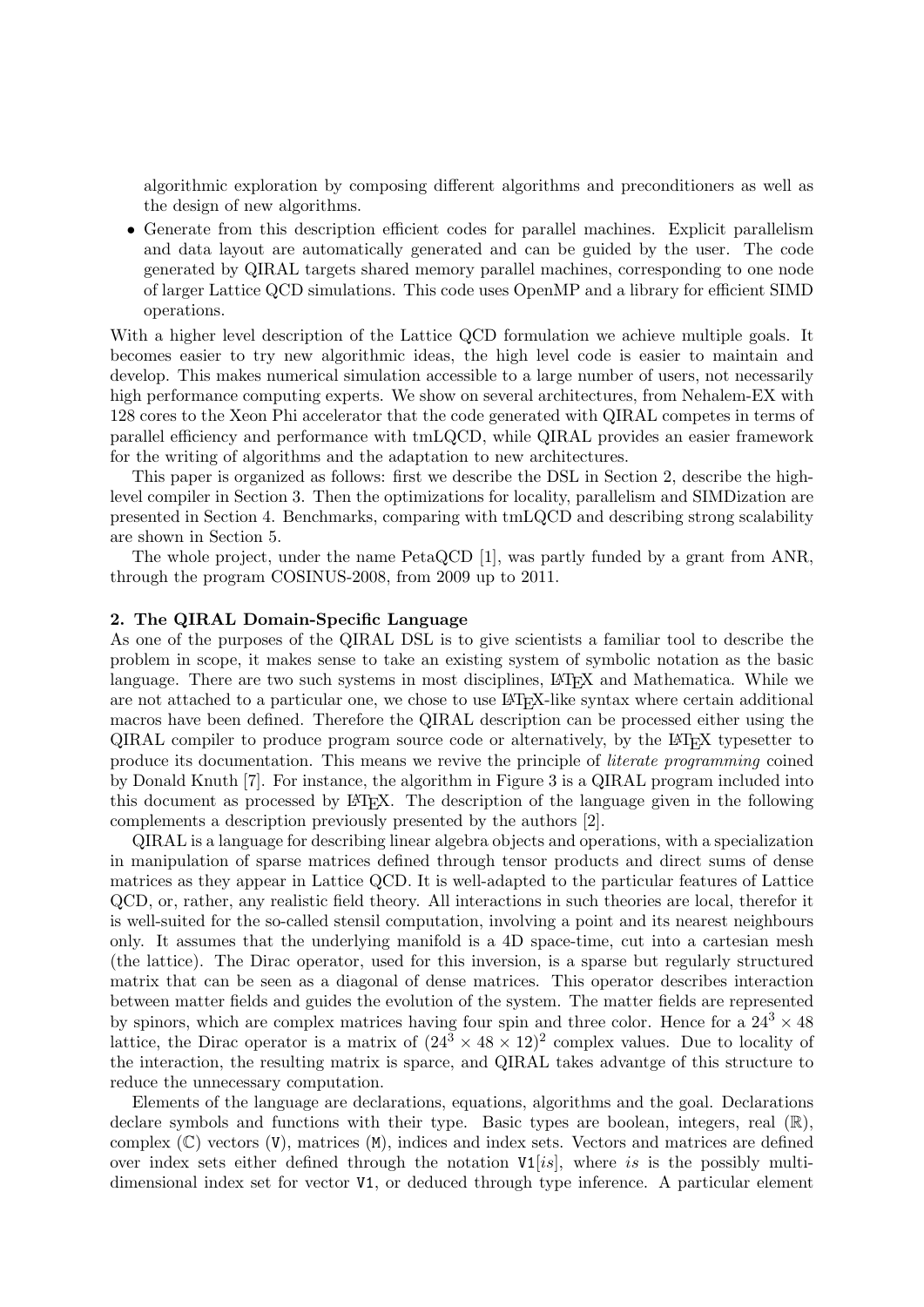of a vector is accessed by the use of an index: V1[I1]. Figure 1 shows the declaration of the constants used for Lattice QCD, and the definition of Dirac operator as a matrix. The two other matrices,  $P_e$  and  $P_o$  are projections, keeping only black or white elements of the lattice, like a 4D checkerboard.

Equations are used to define variables or functions. Figure 2 describes nearly all properties and definitions on the constant and functions used for the simulation. For instance, the function "invertible" is defined only for some expressions.

#### Constant:

 $dx, dy, dz, dt \in Index$ 

Constant:  $Dirac, P_e, P_o, \gamma_5 \in M$ ,  $L, S, C, even \in Index set,$  $\gamma \in Index->M,$  $U \in Index->M,$  $\kappa, \mu, \in \mathbb{R},$  $D \in Index set$ Variable:  $s \in Index, d \in Index$  $Dirac = I_{L\otimes C\otimes S}$  $+ 2 * i * \kappa * \mu * I_{L\otimes C} \otimes \gamma_5$  $+ -\kappa * \sum$ d∈D  $((J_L^{-d}\otimes I_C)*\bigoplus$ s∈L  $U[s \otimes d]) \otimes (I_S - \gamma[d])$  $+ -\kappa * \sum$ d∈D  $((J^d_L\otimes I_C)*\bigoplus$ s∈L  $U[s\otimes -d])\otimes (I_S+\gamma[d])$  $P_e = P_{even,L} \otimes I_{C \otimes S}$  $P_o = P_{[even,L]} \otimes I_{C \otimes S}$  $D = \{dx, dy, dz, dt\}$ isPeriodic( $L$ ) = true  $U[s \otimes d]^{\dagger} = U[(s+d) \otimes -d]$  $U[s \otimes -d]^{\dagger} = U[(s + -d) \otimes d]$ Preconditioner $1(Dirac) = Pe$ Preconditioner $2(Dirac) = Po$  $\gamma[d]^{\dagger} = \gamma[d]$  $diagonal(\gamma_5) = true$  $\gamma_5 * \gamma_5 = I_S$  $\gamma_5 * \gamma [d] = -\gamma [d] * \gamma_5$ invertible( $I_S + c * \gamma_5$ ) = true invertible( $I_S - c * \gamma_5$ ) = true invertible $(-(c * I_S) + i * \gamma_5) = true$  $\gamma_5^\dagger = \gamma_5$ type $(\gamma[d]) = S \times S$  $type(U[s \otimes d]) = C \times C$  $type(\gamma_5) = S \times S$  $vol(S) = 4$  $vol(C) = 3$ 

Figure 1: Definitions of the Dirac matrix on a Lattice  $L$  in QIRAL, and the two projections for even and odd elements  $(P_e \text{ and } P_o \text{ respectively})$ of this lattice.

Figure 2: Identities of constants used for Lattice QCD.

Algorithms are given as possible definitions for statements or expressions. For instance, the conjugate gradient algorithm in Figure 3 provides the code that computes expressions of the form  $x = A^{-1} * b$ , when A and b are given. It outputs the value of x, i.e. solves the linear system  $Ax = b$ .

The initial statement, in the **Match** clause, is then defined (and replaced) by the pseudocode. The Var keyword declares the type of local variables. This algorithm is written using the "algorithm2e" package in LAT<sub>EX</sub>, and is not specific to Lattice QCD. The user has the possibility to write new algorithms for Lattice QCD or any other algorithm found in common literature. The QIRAL compiler finds automatically how to compute for instance  $A * p$  when A is instantiated with the Dirac operator.

Most often the validity of an algorithm depends on prerequisites, special properties the inputs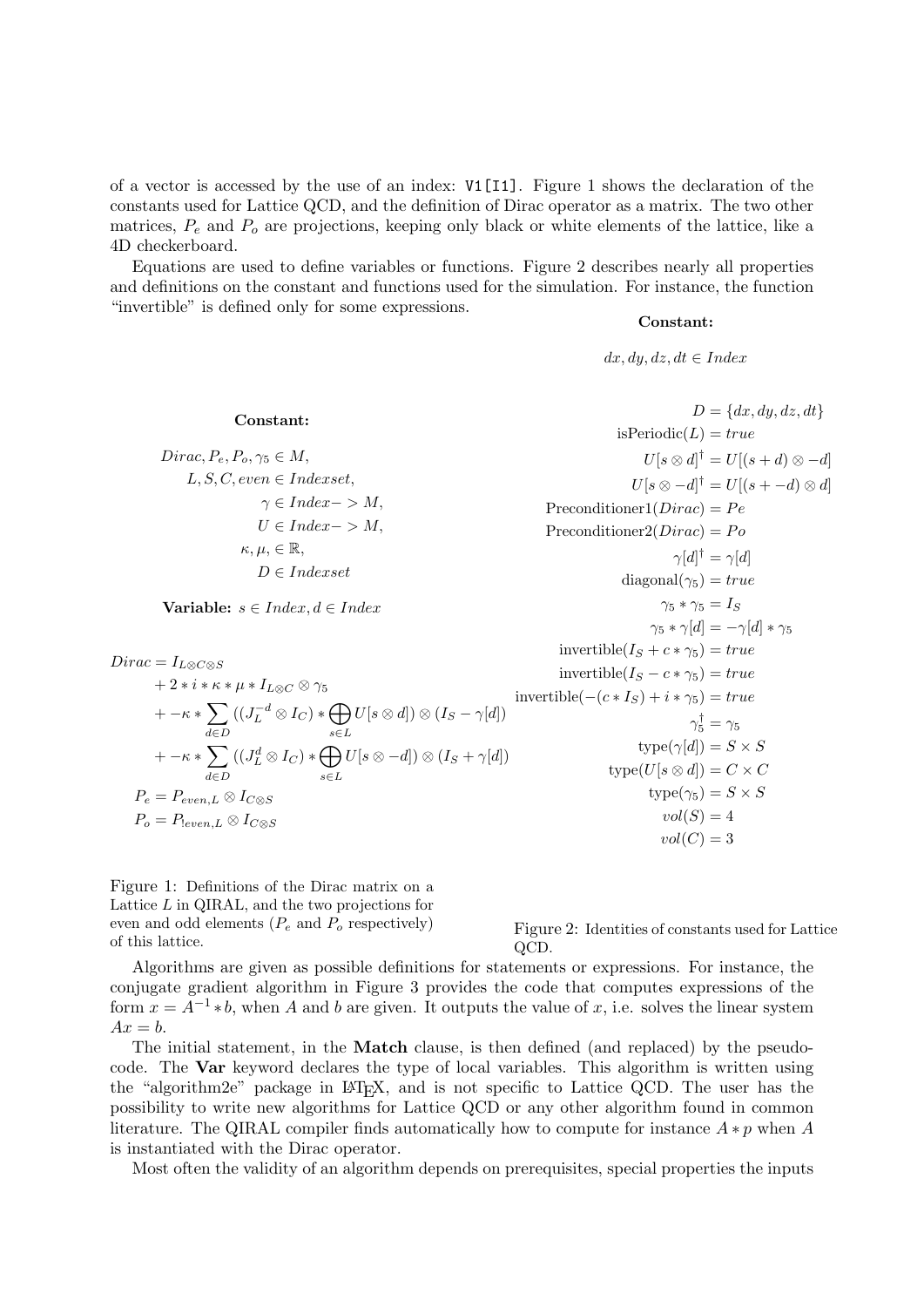```
Input : A \in M, b \in VOutput : x \in VConstant: \epsilon \in \mathbb{R}Match : x = A^{-1} * bVar : r, p, Ap, z \in V, \alpha, \beta, n_r, n_z, n_{z1} \in \mathbb{R}r = b;
z = A^{\dagger} * r;p = z;
x = 0;n_z = (z | z);n_r = (r | r);while (n_r > \epsilon) do
    Ap = A * p;\alpha = n_z/(Ap \mid Ap);
     x = x + \alpha * p;r = r - \alpha * Ap;z = A^{\dagger} * r;
     n_{z1} = (z | z) ;\beta = n_{z1}/(n_z);
     p = z + \beta * p;n_z = n_{z1};
    n_r = (r | r);
```
Figure 3: Conjugate Gradient, normal residual method (CGNR).

```
Input : A, P_e, P_o \in M, b \in VOutput : x \in VMatch : x = A^{-1} * bConstant: D_{11}, D_{12}, D_{21}, D_{22} \in MVar : v_1, v_2, x_1, x_2 \in VRequire : invertible(P_e * A * P_e^t)
D_{21} = P_o * A * P_e^t ;D_{11} = P_e * A * P_e^t ;D_{22} = P_o * A * P_o^t;
D_{12} = P_e * A * P_o^t;
v_1 = P_e * b;
v_2 = P_o * b;x_2 = (D_{22} - D_{21} * D_{11}^{-1} * D_{12})^{-1} * (v_2 - D_{21} * D_{11}^{-1} * v_1);v_1 = P_e * (2 * \kappa * b);
x_1 = D_{11}^{-1} * (v_1 - D_{12} * x_2);x = P_e^t * x_1 + P_o^t * x_2;
```
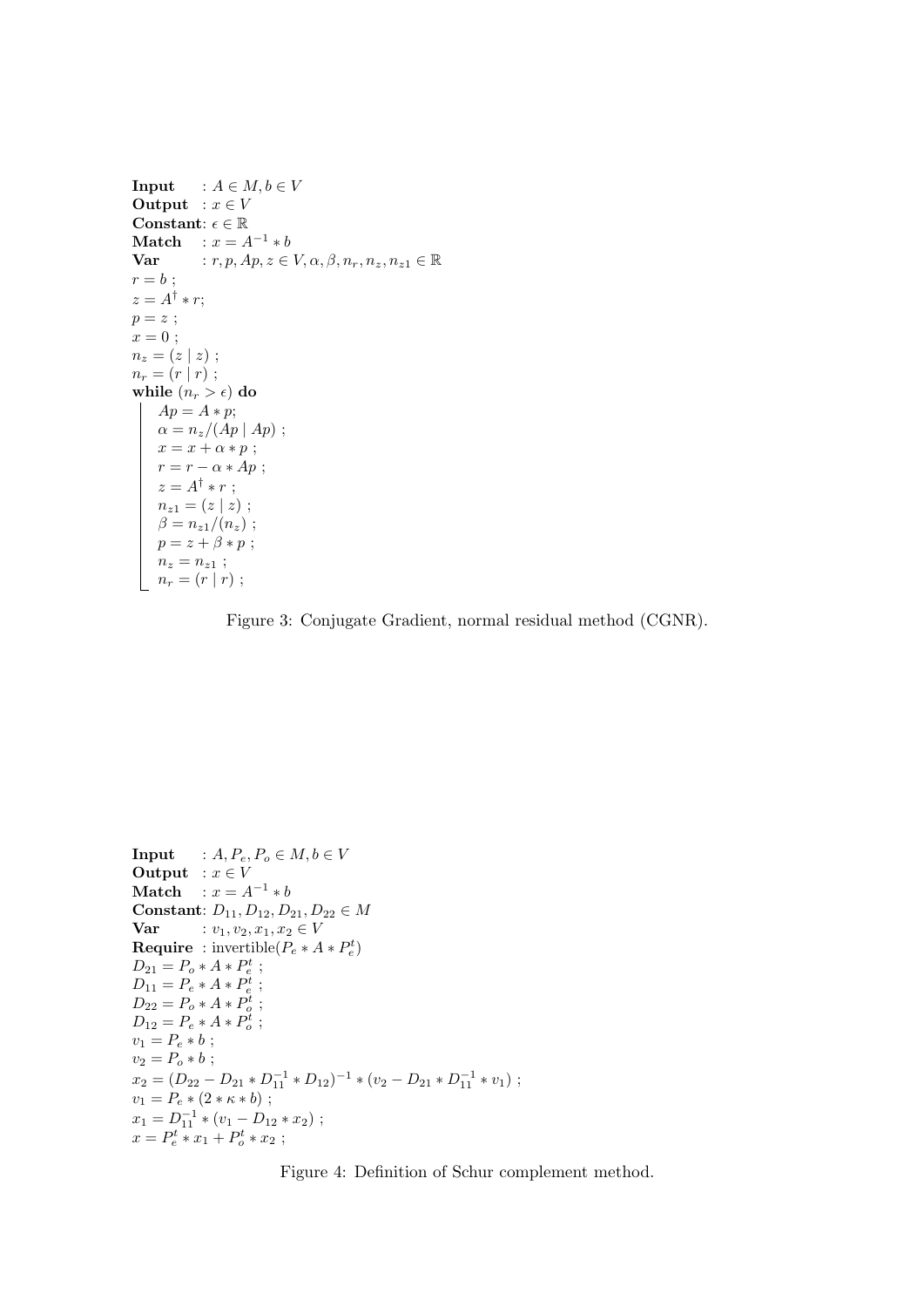must have. These prerequisites are declared in a clause Require and is proved by the QIRAL compiler. The following example illustrates this prerequisite mechanism. Figure 4 describes the Schur complement method that is used as a preconditioner for the conjugate gradient and the conjugate residual. The condition invertible( $P_e * A * P_e^t$ ) is proved automatically by the compiler when A matches the matrix *Dirac*. To prove this, the property defined previously for the function "invertible" is used. If the compiler is not able to prove the requirements attached to an algorithm, the algorithm is not applied and an error is generated. Notice that on this preconditioning, the statements involve computation of inverse matrices. For the expression  $D_{11}^{-1}$ , the QIRAL compiler can prove automatically that  $D_{11}$  is diagonal (when A is the Dirac operator), and knows how to invert this matrix. For the computation of the expression  $(D_{22} - D_{21} * D_{11}^{-1} * D_{12})^{-1}$ , an iterative method has to be applied.

The goal defines the initial code and the list of algorithms to apply. The algorithms are composed from right to left.

**Input** :  $bb \in V$ Output :  $xx \in V$ Templates: CGNR schur  $xx[L \otimes C \otimes S] = Dirac^{-1} * bb[L \otimes C \otimes S]$ ;

For this goal here the preconditioner schur is applied on the initial statement, and then the CGNR algorithm. It is possible to chain multiple algorithms, used to apply preconditions before the solvers. The index set  $L \otimes C \otimes S$  represents the Cartesian product of these sets and the domain for the vector bb. At this level, there is no implicit data layout for vectors and matrices. The vector bb could be either a 4D array of structures, one dimension for each dimension of L and the structure representing elements indexed by  $C$  and  $S$ , or a 1D array of structures, or just a large 1D array of complex values. This is orthogonal to the expression of the algorithm.

The output of QIRAL compiler is a function in C and OpenMP pragmas representing the computation described in the goal, and taking as parameters bb and  $xx$ . All other constant values (in particular constant matrices) are assumed to be global.

#### 3. Implementation Details

The QIRAL compiler is based on a rewriting system, Maude [3]. The different steps of this transformation are explained in this section.

#### 3.1. Algorithms composition and expression simplification

Algorithms are translated into rules of the rewriting system, while equations define the equational theory for the rewriting system. The first step consists in transforming LATEX input into a Maude program. Additional modules, defining usual algebraic simplifications are added to this code.

The first step parses the LATEX input and captures only what is described in predefined environments, for algorithms, definitions and the goal. Syntactic verification as well as type checking is performed. The output generated is a Maude module, with equations corresponding to definitions, rules corresponding to algorithms, and a unique Maude statement, corresponding to the goal.

The algorithms declared in the goal are applied, in turn, to the statements provided. These statements are terms for Maude. The Match clause is the left-hand side (lhs) of the rule, while the pseudo-code corresponds to a term that is the right-hand side (rhs) of the rule. Any statement matching the lhs will then be rewritten in the rhs. If a Require clause exists, it constitutes the condition for the rewriting. The first statement is provided by the goal, then algorithms are applied successively.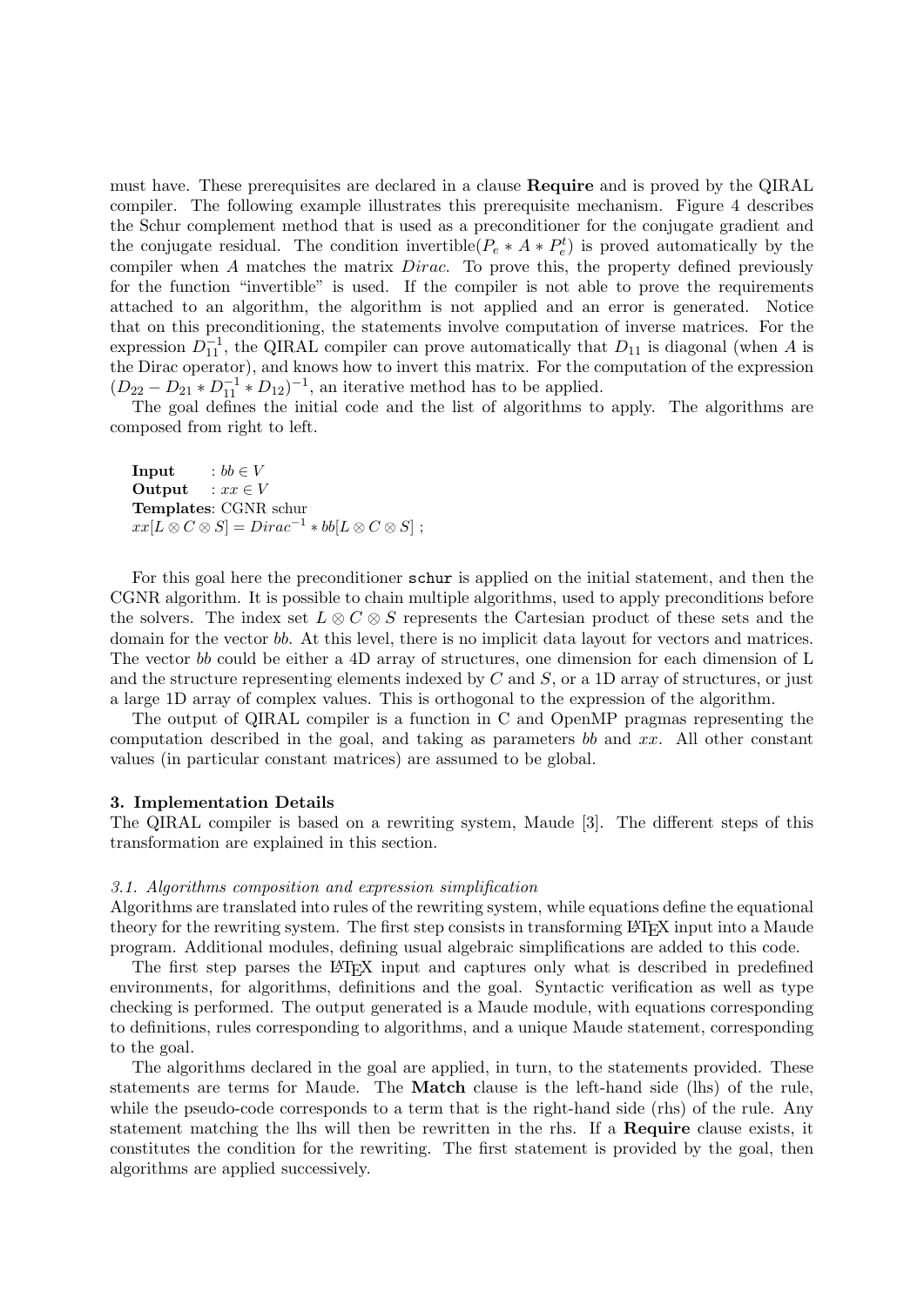Definitions and properties are considered by Maude as defining the equational theory for the rewriting system. Actually, these equations are handled as automatic rewriting rules: Maude automatically applies all possible equations, rewriting their lhs into rhs, until the term is normalized. For instance, the property  $x * (y + z) = x * y + x * z$ , stating the distributivity of + over ∗, will only be used to distribute the operators, not to factorize terms.

The main objective of this formal rewriting is to eliminate all terms that are equal to zero. In Lattice QCD, the Dirac matrix used in the problem is sparse, but built from dense matrices with a regular structure. To obtain such simplifications, an additional module defines properties for the linear algebra operators, on complex, vectors and matrices: Addition is commutative and associative, multiplication is associative and distributes over the addition, binary subtraction is converted to unary minus, transposition distributes over the addition and multiplication, etc. Moreover, some properties are also defined for permutation and projection matrices, in particular to handle Schur preconditioning.

#### 4. Code Optimizations

#### 4.1. Improving Locality

Loops fusion is a transformation to reduce reuse distances, hence improving locality. To check if fusion is valid, a simple dependence analysis, based on dependence distance, is computed. The fusion method is applied on consecutive independent loops that share the same iterators, and is applied on all code until no more fusion is possible. This simple strategy is sufficient for Lattice QCD generated codes.

Following this fusion, the regions of arrays that are written/read by all loops, and the regions that are inputs/outputs of loops are computed. All arrays that are used only in one loop are scalar promoted. The resulting values are allocated on the stack, and aligned for further vectorization. This reduces memory consumption.

Both transformations are applied automatically.

#### 4.2. Versioning Matrix Multiplication

The computation involve many multiplications of vectors by constant matrices, accounting for transformations on spin and color  $(S \text{ and } C \text{ index sets respectively})$ . These matrices are small, of size  $3 \times 3$  and  $4 \times 4$  respectively, and the latest have only 2 non-null elements per line, these elements being among  $\{1, -1, i, -i\}$ . Therefore specialization of these products is necessary in order to obtained better performance. These matrix-vector multiplications appear in expressions of the form  $(M_1 \otimes M_2) \cdot V$  with  $M_1$  and  $M_2$  the two matrices multiplied by a tensor product, and  $V$  is a 12 element vector. In this case the QIRAL compiler uses the identity

$$
(M_1 \otimes M_2) * V = M_1 * V * M_2^t
$$

where on the lhs, V is considered a matrix of size  $3 \times 4$  and  $*$  stands for the matrix product. Therefore, instead of using general matrix multiplication, QIRAL compiler finds these occurrences and calls versioned matrix multiplications. Specializing such multiplications for these particular sizes, in particular performing SIMDization, is essential for performance. These functions correspond to the hot-spot of the codes generated by QIRAL. The codes of these functions are hand-written in libqiral library as presented in Figure ??.

Other expressions can be replaced by library calls, and QIRAL changes expressions on vectors and matrices into BLAS calls (or specialized BLAS). The fact that the QIRAL compiler automatically identifies these functions in the code generated from the different algorithms facilitates the optimization process and is an asset of QIRAL. The optimization of these functions in libqiral, specializations of BLAS, can indeed be achieved by an expert in high-performance computing, independent of any Lattice QCD context.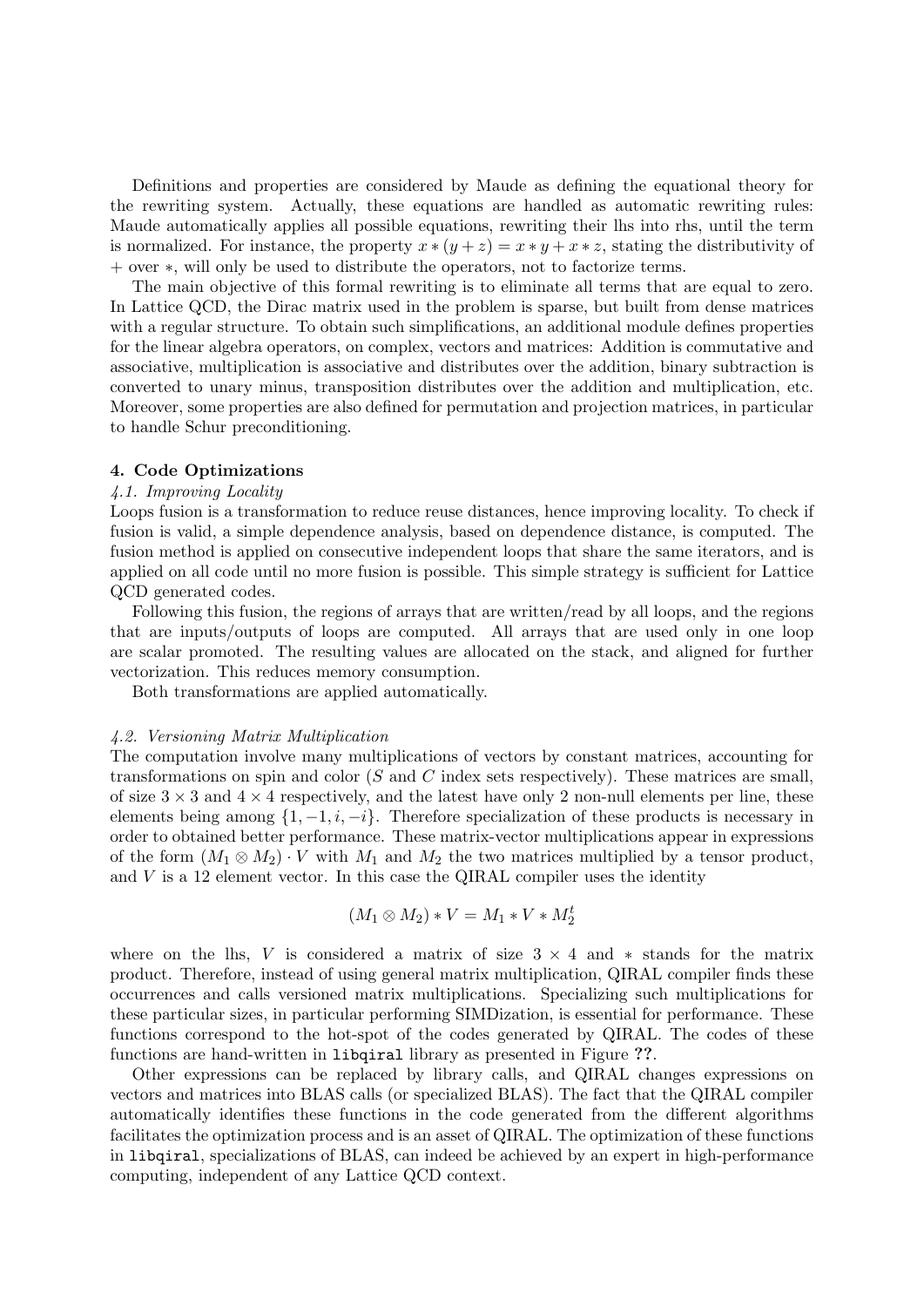#### 5. Performance Results

Several iterative methods are written with QIRAL. Figure 5 presents some of these methods, for two architectures: CGNR, CRNE, MCR1 and MCR2 with some preconditioners: Schur and preMCR. We observe that while MCR2 exhibits the best time per iteration, the method takes



Figure 5: Comparison between different iterative methods, on Nehalem-EX and Sandybridge 2 architectures. Left figure: Time in seconds per iteration. Right figure: Total execution time.

more time to converge than CGNR and Schur. This shows that the best method cannot be determined only by benchmarking a single iteration, but it is necessary to run all iterations. Besides, the second plot of Figure 5 shows that the relative difference may vary according to the architecture. While the absolute best method is still the same (here CGNR combined with Schur), this stresses the fact that the algorithmic solution may be chosen depending on the target architecture.

In order to compare tmLQCD with the code generated by QIRAL, the same algorithm is used for both (CGNR and Schur preconditioning). Performance is displayed for all architectures as the total execution time multiplied by the number of cores. Due to the fact that tmLQCD is using MPI, there is no version for Xeon Phi. Besides, the tmLQCD code uses in-line assembly code with SSE3 instructions. Adapting this code for newer SIMD extensions is more difficult than adapting intrinsics as used by QIRAL. Indeed for intrinsics, part of the optimization work still relies on the compiler: register allocation, generation of FMAs, scheduling. The code generated by QIRAL has been quickly ported to these architectures, and then code tuning has focused on the library used by QIRAL (with versioned BLAS), using intrinsics and aggressive in-lining.

Figure 6 presents timing results on different architectures, comparing tmLQCD code with QIRAL generated code. For QIRAL, the "hand-optimized library" corresponds to the best version obtained, using intrinsics (AVX, AVX2, Xeon Phi) for Sandybridge, Haswell and Xeon Phi architectures. The Nehalem EX version does not use SSE SIMD intrinsics. This explains why QIRAL/Nehalem EX version is more than two times slower than tmLQCD. For Xeon Phi, the performance displayed corresponds to the use of all the 60 cores, and a linear speed-up can be observed by using an increasing number of cores. The ISPC compiler has been used to generate SIMD version of matrix multiplication of size  $3 \times 4$  on complexes. The compiler is still under heavy development and does not fully work for Xeon Phi. Figure 6 shows that the level of performance reached with ISPC is not competing with the level for hand-tuned intrinsics.

The strong scalability of the code generated by QIRAL is evaluated on Xeon Phi and Nehalem-EX architectures. Figure 6, right, shows efficiency results for different number of cores. Note that the size of the lattice is different for both architectures, reflecting the need for different granularity. The efficiency for the Xeon Phi is compared to the run on 4 cores, with 4 threads each. This explains why for some number of threads, the efficiency goes beyond 1. The code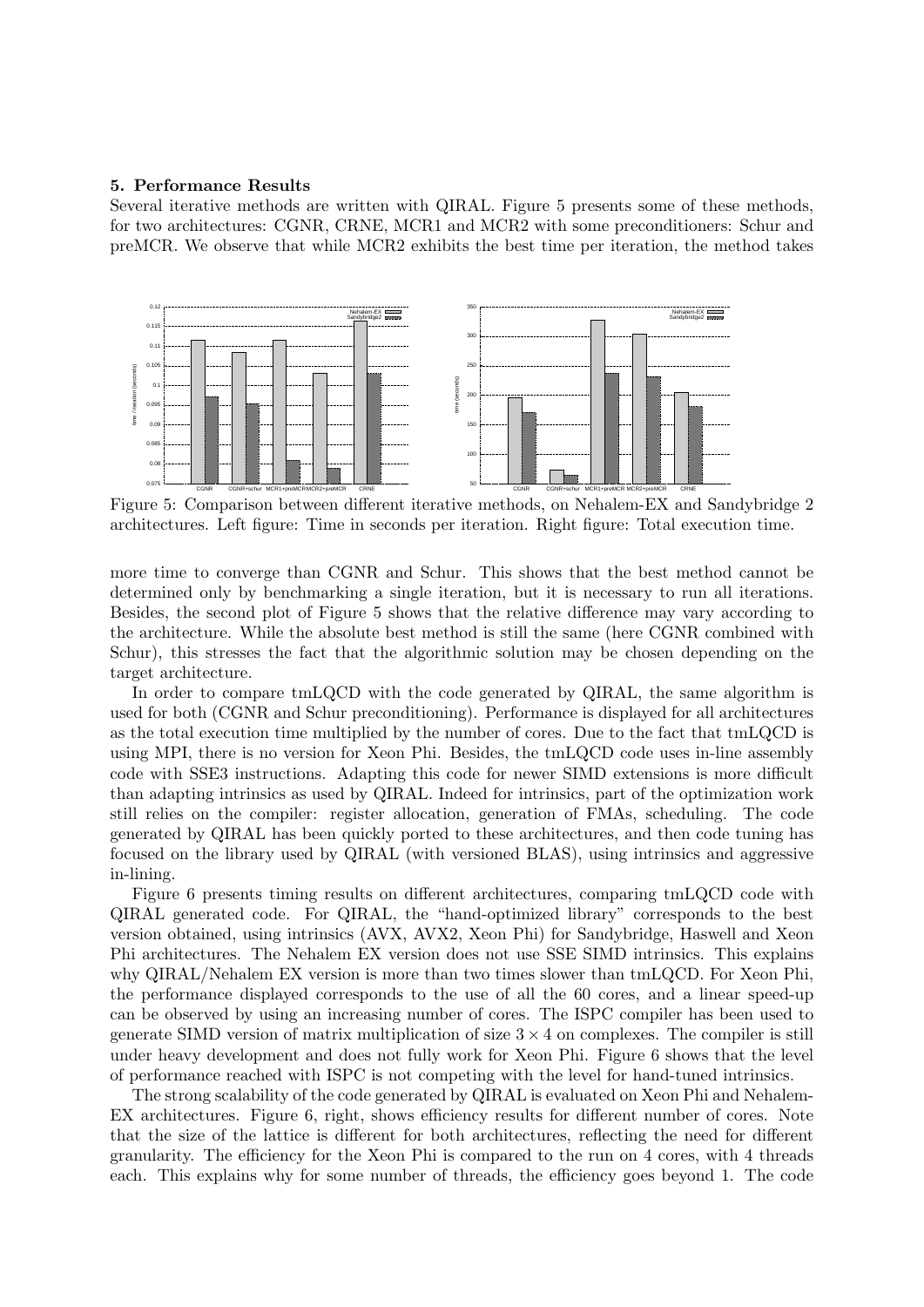

Figure 6: Left: Normalized performance for the inversion on different architectures, with QIRAL and tmLQCD codes. Performance is shown in sec\*core (ie "seconds times number of cores"), lower is better. The execution time is obtained by dividing this performance by the number of cores. The same method, a conjugate gradient with Schur preconditioning is used in all cases, with a lattice of size  $24^3 * 48$  and an error of  $10^{-14}$ . Right: Efficiency of the code generated by QIRAL on Xeon Phi and Nehalem EX, according to the number of cores used. For both architectures, the method used is the conjugate gradient with Schur preconditioning. The lattice size for the Xeon Phi is  $24^3 * 48$  and for the Nehalem-EX,  $64^3 * 128$ . On the Nehalem-EX the efficiency is measured with and without NUMA-aware memory allocation.

scales well up to the 60 cores (240 threads). For the Nehalem-EX machine, the efficiency is higher than 95% up to 32 cores, and then drops quickly. The reason is that a 128-core node is structured with 4 groups of 4 octo-cores, connected through a switch. Going through the switch has a high penalty in terms of performance.

#### 6. Conclusion

The contribution of this paper is a new domain-specific language, QIRAL, for the automatic code generation of OpenMP codes for Lattice QCD simulations. QIRAL language offers to physicists the possibility to implement iterative methods and preconditioners, literally "from the book" using LATEX, or design new ones, and test them on large parallel shared memory machines or on accelerators such as the Xeon Phi. The language enables the composition of preconditioners and iterative methods, and the compiler checks automatically the validity of application for each method. This makes possible a more systematic exploration of the algorithmic space: indeed, it removes from the physicists the burden of long and stressful validations of their new code since it will be automatically generated, then safer, and the time-to-market for a viable product will be much shorter. The QIRAL compiler generates OpenMP parallel code using BLAS or specialized versions of BLAS functions. Further hand-tuning is possible on the code generated by QIRAL, and we have shown that the performance on various multi-core architectures and on Xeon Phi accelerator it compares or outperforms the performance of a hand-tuned Lattice QCD application, tmLQCD.

Among the perspectives of this work, the automatic generation of a communication code for multi-node computation would enable to run Lattice QCD simulations on a larger scale. Besides, the fine tuning of the library functions used by QIRAL on different architectures, in particular their SIMDization, could be improved.